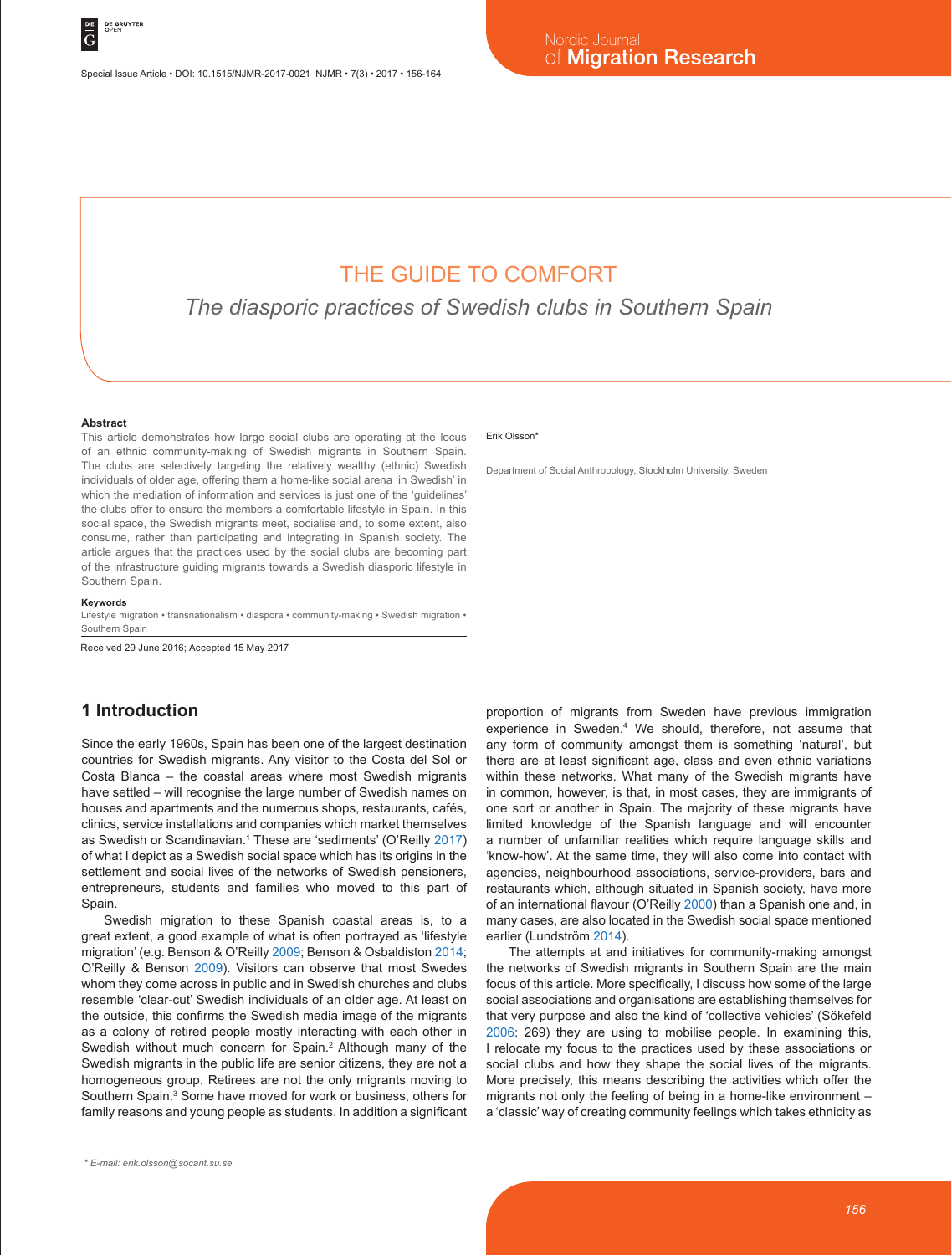a point of departure (e.g. Auerbach 1991; Gans 1979; Sanjek 1992; Sollors 1989; Tallgren 1999) – but also services which compensate for their lack of knowledge of Spanish society and language. I argue that these attempts to mobilise the (imagined) Swedish community are part of a larger process based on a particular notion of Swedish ethnicity and the migrants' preference for a comfortable lifestyle.

Lifestyle migration refers to the migration of 'relatively affluent individuals, moving either part-time or full-time, permanently or temporarily, to places which, for various reasons, signify for the migrants something loosely defined as quality of life' (Benson & O'Reilly 2009: 621). Here, the initial mobility of individuals becomes an 'escape' to green(-er) pastures with an expected return to the country of origin or onward move when the time comes (Benson & Osbaldiston 2014). However, whether migrants live in the country of destination temporarily or for their lifetime (also sometimes the case for 'lifestyle migrants'), I argue here that their social engagements often generate different social structures that not only reproduce but also develop in new forms. The analytical focus in this article is based on this observation, and in the following pages, I look closer into the making of a Swedish community in Southern Spain as a diasporic process (cf. Brubaker 2005; Faist 2010; Sökefeld 2006). The main argument in this article is that this diasporic community-making is grounded on the expectations and assumptions of particular lifestyle characteristics.

# **2 Approaching a lifestyle diaspora**

This article draws on several periods of ethnographic fieldwork on the Costa Blanca and Costa del Sol during 2010–2014, which comprised informal visits, observations and attendance at activities and meetings at various social clubs. I also recorded interviews with 53 individuals and had more frequent contacts with 10 'key informants' with whom I discussed different aspects of my research. Most of my interlocutors were volunteers and board members of Swedish associations and organisations, whilst others were entrepreneurs or individuals who were known in Swedish networks. These individuals were approached as they are taking initiatives, setting up practices and providing advice which is shaping the activities on offer in the clubs in different directions. The ethnography provided me with insights into the perspectives of these community-making people. One aspect of their narratives concerned implicit assumptions about who they, as community activists and leaders, were representing, what practices they were trying to install amongst the Swedish networks of migrants in Spain and in which direction they wanted to take these. These assumptions prompted a number of questions that I seek to answer here and which, in a general sense, reverted back to the relationship between 'the people' in the networks and the organisations which claimed to represent them as Swedish.

The picture emerging from these interviews visualises the need for a community and support which corresponds well with what Bauman (2000, 2001) recognises in the word 'liquid modernity'. Similar to many other lifestyle migrants, the Swedes seem to be embedded in a self-fulfilling project of seeking a better life (Benson & Osbaldiston 2014; O'Reilly 2000; O'Reilly & Benson 2009) in Spain, with its better climate and healthier and more relaxed lifestyle than in Sweden. At the same time, this project often takes them into a more uncertain world of language problems, especially as they have their families, social networks and primary social security systems a long distance away. Although lifestyle migrants are often considered as privileged, they also often find themselves in a position where

they are without the necessary skills or support from the authorities to negotiate their everyday reality. As Oliver (2017) suggests, this image depicts individuals as, in a sense, 'fragmented', which made it natural for my interlocutors to seek and reassert community as a means of finding a safe harbour.

These ethnographic insights led me to look at the clubs' activity agendas and how the direction the clubs should take was articulated in their repertoires, on the associations' websites and in their magazines and other published materials. These sources of information are treated as an ongoing communication in the wider sense of the word – a 'discourse' (here understood as an expression of boundaries, content and direction) in which the clubs are positioning themselves as representatives of the Swedish networks and as guides for migrants in Spain. Via this discourse the clubs manifest themselves to the outside world, informing migrants which segment in the networks the clubs are representing and what they intend to do for this segment.

With this focus on community-making in a migration context, my analysis is linked to the concept of *diaspora* – a term commonly used for the displacement of 'people' and 'expatriate minority communities' (Safran 1991: 83; cf. Cohen 1997; Vertovec & Cohen 1999). The commonly used criteria for speaking about diasporas in migration studies are summarised by Rogers Brubaker (2005) as 'dispersion', 'homeland orientation' and 'boundary maintenance' (i.e. ethnicity or other group claims). The notion of 'community' is central to diaspora formation; however, I do not claim here that the Swedish migrants in Southern Spain constitute one single community of (dispersed) ethnic Swedes. Strong critics of the concept have, for instance, questioned whether diaspora is a social unit that always, and in all situations, refers to a consistent and bounded social group with ethnic connotations and that this community is always looking to their (own or ancestral) 'homeland' (e.g. Anthias 1998; Brah 1996; Brubaker 2005; Clifford 1994; Kalra, Kaur & Hutnyk 2005). Taking this criticism seriously, I follow Brubaker's suggestion of thinking of diaspora as 'a category of practice' and a 'way of formulating the identities and loyalties of a population' (Brubaker 2005: 12). As a consequence, communities are empirically driven social forms – the desired goal of mobilisations, which are contested as soon as they are claimed to exist. Instead of assuming that people become members of a diasporic community in spite of their presumed origin in a specific country or region, the focus should be on how communities with this 'expatriate' quality are generated and become socially constituted by different practices (Faist 2010: 17). However, this does not deny that the image of a homeland is celebrated in many diasporic movements and that the practices embrace an engagement to this country of origin by many migrants, for whom a return or relocation to this region is the ultimate goal (Faist 2010; King & Olsson 2014; Tsuda 2009).

With this practice-oriented approach, diasporic communitymaking involves the mobilisation of 'expatriate' people 'for collective purposes and actions' (Sökefeld 2006: 268). The successful mobilisation of diasporas (i.e. created groups or communities) requires 'political opportunities' for so doing – 'mobilising structures and practices' and 'framing' (Sökefeld 2006: 269). In this article, however, I do not consider the first condition for this mobilisation, which refers to enabling structures in Spanish society – as, for instance, the possibility to start associations and organise ethnic clubs and the freedom to express 'ethnic culture'. My focus is mainly on the structures and practices which become vehicles for this mobilisation. I thus look closely at the arenas which gather and organise Swedish migrants – in this case, the social clubs – and to the practices employed when shaping these gatherings to the needs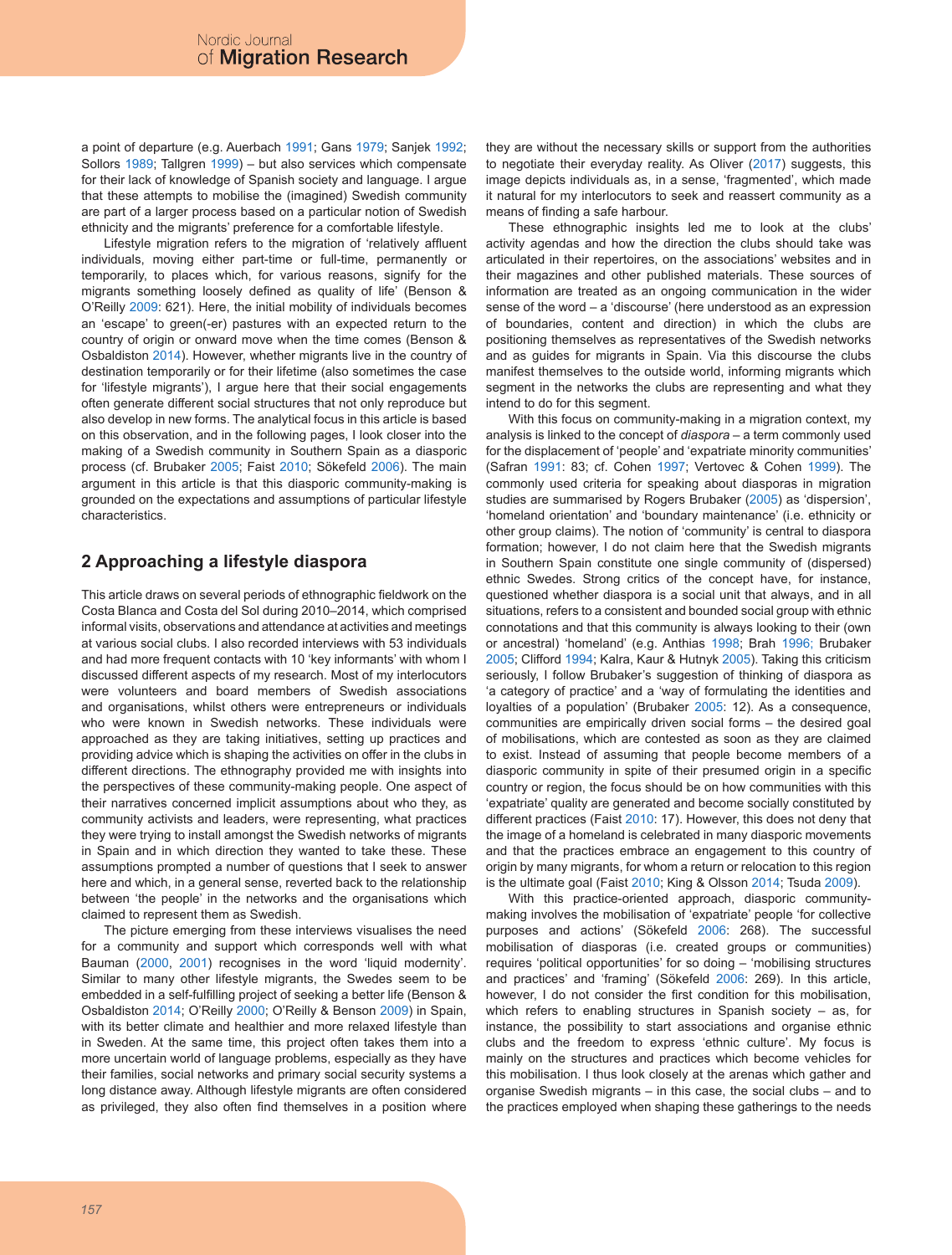of a group of Swedes. To account for the content and quality in this and the 'ethos' it evokes, I also consider the third (of Sökefeld's) condition(s) – the 'framing'.

# **3 Swedish networks in Southern Spain: a migration history**

Swedish migration to Southern Spain has its origin in the marketing of charter tours and mass tourism in the 1960s. In subsequent years, the Costa Blanca and Costa del Sol became favourite coastal destinations for Swedes who were looking for a more permanent residence there. This migration has continued uninterrupted, and estate agencies still report a booming market. Several thousand Swedes now live there permanently, and an even greater number owns a house for seasonal or short-term use. In addition, an unknown number regularly visit the area, renting a house and staying for longer periods every year. A common pattern for migrants is to live in Spain from late September until the arrival of the Swedish spring in April. As travel between Sweden and Spain is easy and relatively inexpensive, it is not uncommon for migrants to return to Sweden for short visits – for instance, to attend a family event or see a doctor.

Many of the Swedish migrants maintain their living and social arrangements in Swedish society even when staying abroad for several months (cf. Gustafson 2009; Woube 2014). For instance, I met a few people during my fieldwork who invested in the Swedish stock-market by actively making their transactions from their Spanish location. Reading Swedish newspapers, watching Swedish television, making frequent phone calls and remaining in contact with Swedish society are part of the daily routine for many. Although this seems to be the dominant living pattern amongst Swedish migrants in Spain, many live permanently or for most of the year without having much contact with Sweden.

The settlement of Swedes in these areas has opened up opportunities for an expanding market of service-providers, who specifically target Scandinavian migrants (Börestam 2011). There is also a rapidly growing web of information circulation, for example, through magazines and websites, and significant civic engagements within the networks which offer support and self-help (Gavanas 2017). Most migrants, at some point in their journey, need information on registering their stay in order to ensure their safety and deal with Spanish bureaucracy – for instance, when purchasing a property or when legalising a will. When they need medical treatment, they also need to be aware of the country's social insurance regulations and, as many are unfamiliar with Spanish bureaucracy and speak little Spanish, they need help. The reality of their situation may be one important reason why so many seem to enjoy the company of other Swedes and seek opportunities to socialise in situations where they can speak entirely in Swedish, at the same time, having access to a supportive social environment (Gavanas 2017; Lundström 2014; cf. Oliver 2017; Woube 2014). In the following sections, I show how social associations are responding to these conditions in their attempts to mobilise interest amongst the Swedish migrant networks. However, although thousands of people are members of these clubs, the majority of all Swedish migrants in Spain still choose to stay outside the dedicated club life. My intention here is not to account for the general situation of Swedish migrants but, rather, to examine the mechanisms built into community-making among them (as expressed in their social associations) and the direction in which this mobilisation is taking them.

# **4 The social associations**

Some Scandinavian social associations in these coastal areas have been active in Swedish networks since the late 1960s. Almost fifty years later, there are dozens of associations and networks operating as social clubs – several of them founded in the 1980s – with the main purpose of providing a social arena for Swedes (and other Scandinavians) living there. Most small-scale Swedish social associations and networks were founded in response to requests from individuals and families seeking to meet and socialise, share common interests and find solutions to common problems. However, there are also several much larger associations – with hundreds or even thousands of members – which, rather than being simply a social meeting-place, have extended their repertoire to encompass a much greater range of activities and event. As these are also the most significant actors in community-making, my discussion here will essentially cover the practices of these large associations.

Although most Swedish associations in Southern Spain were founded in response to the types of request mentioned above, there were also a few 'top-down' initiatives whereby an association was set up by another organisation or company. The largest of the social associations for Swedes in Spain (in fact globally, they claim) started as an initiative taken by a housing agency. In an interview with Gustav<sup>5</sup>, a well-known entrepreneur in the Costa Blanca area, we talked about his experiences of the Swedish community there. Gustav recalled the days when many of the Swedish customers (as he saw it) bought their houses without access to proper information and without much forward planning:

We became more like a social office instead of an estate agency. We took care of too many everyday practicalities to be functional. Then I got the idea of starting the [name of the association]. I read a book about retired people and how much unused knowledge they carry with them, and this was useful, as they could help us with selling as the home-owners would come to our exhibitions. But here [this association] could help in taking care of the newcomers, for a small fee. We were creating a structure which separated the existing home-owners and the newly arrived owners. (Interview with Gustav, March 2011)

In Gustav's account, the association was an entrepreneurial response that would support their customers but have no negative impact on business. This association later became a members-only social club providing an arena for *all* Swedes (and Scandinavians) in the area. According to the club's official statistics, membership had increased to more than 7,500 families by 2015 and had an annual turnover of more than €1.5 million.<sup>6</sup> Also other entrepreneurs in the area expressed a similar interest in supporting the migrants in community issues but, as the example above indicates, this interest often overlaps with an interest in doing good business (Börestam 2011).

When associations grow, they have to register as such, implying stricter forms of responsibility for management, economic accounting, auditing and so on. These are managed by a board where the quite extensive duties of running the association fall mainly to the chair and treasurer. There are many reasons why individuals aspire to positions on the boards of these large associations but one is certainly the access to power. For O'Reilly (2000), this gives them a status which, in a sense, replaces that which they lost in migrating. This makes sense as some associations have been able to convert their income from membership fees and sponsorship – mainly by Swedish entrepreneurs in the area – into power and influence; in other words,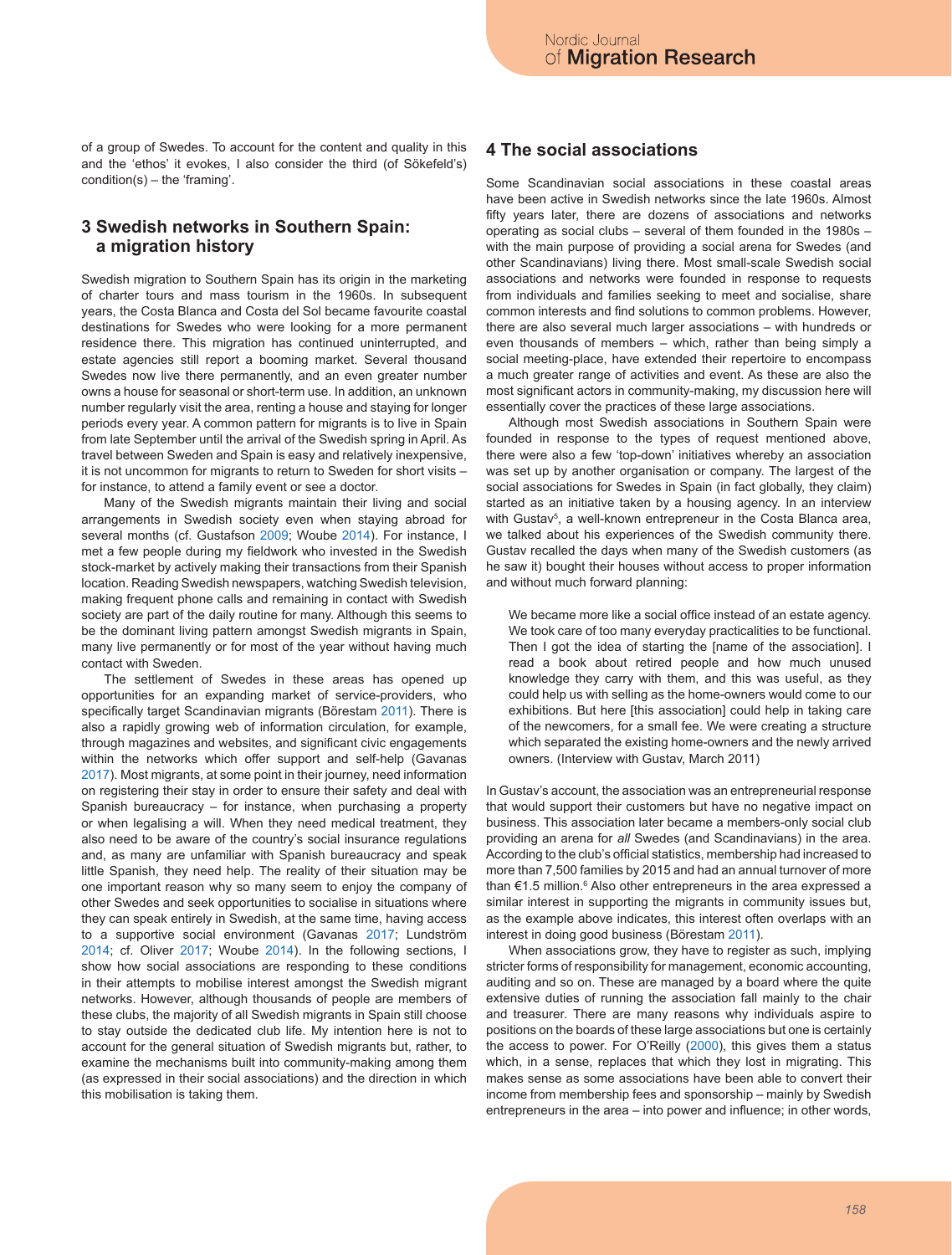the clubs become important players in the various networks, which are fundamental to the potential Swedish community. The leaders of clubs with aspirations to become important also need a strategy for recruiting new members through an interesting agenda and the scope for developing their range of activities in new directions.

### *4.1 The 'social' social club*

The provision of a ready-made social life is what people in the Swedish networks in Southern Spain normally expect from the social associations. This is also reflected in the way the larger associations perform as clubs by providing a meeting-place for their members. In the club-house, visitors have access to information about events, addresses of important services and daily Swedish newspapers. Some of the clubs also provide a library where members can borrow literature in the Swedish language and a cafeteria where they can have a coffee and a light Swedish-style meal with friends. Some clubs also offer free Internet access and show Swedish television programmes. Club volunteers often mentioned the urgent need for a social life amongst the Swedes in the area, especially those who are lonely due to the loss of their partner. In this way, the clubs make a great effort to provide a familiar and home-like environment for their (potential) members (Grassman & Larsson 2012).

The clubs are not expressly presented as associations for retired Swedes; however, in reality, this is not far from being the case. Most of the club members are in their late middle age or older and almost exclusively communicate in Swedish, whether with staff, volunteers or other visitors. Official statistics and my own fieldwork data, however, speak of a greater variation of Swedish migrants in these coastal areas. When I spoke to club activists about the domination of senior citizens in the clubs, I noticed that the question surprised them. Generally, the response was defensive, claiming, for instance, that the 'young' ones never expressed any interest in club activities but that, if they wished to come, they should just show up. Hanna, a very experienced and influential club-activist in Costa del Sol, did not even understand my question; after repeating it several times in different ways, she finally understood and replied that 'Most of the people living here are retired and elderly anyway ... so, well … one has to say, well, there are not many active people, or those who are working, who will come' (Hanna, March 2013). The most obvious reason for the dominance of senior individuals is, in my opinion, a consequence of how the clubs organise and present their activities. For instance, most people of working age, students and children have fewer possibilities to visit the clubs during opening hours and many of the events have not been planned to fit with those who are working or who have commitments during the day – that is, the organisers are framing the clubs' activities in ways which appeal to certain segments of the migrant population but less to others.

The most popular club events are probably the parties, pub evenings and celebrations of traditional Swedish festivities. Such events make the club the social arena they are aiming to be and are also a good way to attract new members. Other examples of popular activities with a similar social function are excursions to distant and neighbouring attractions in Spain (often accompanied by a guide), visits to a local bodega or a theatre, trekking in the nearby hills and classes in particular dancing styles. To the popular social activities, we must add games such as bridge, chess and bingo and mental training in the form of yoga and mindfulness classes. Two remarkably popular activities in the Swedish networks seem to be golf and boules (*petanca*). These activities are significantly highlighted as 'social' in clubs' repertoires; the large clubs have special sections for these activities and try to obtain discounts on the costly green fees for their members. Note, however, that some activities rely heavily on traditional Swedish habits and manners. Further education courses and training have been important dimensions in the non-formal educational ambitions of the Swedish democratic development since the early twentieth century (see Studieförbunden, 2015).

These club-organised festivities are a good illustration of how the clubs relate to the image of Swedish traditions in order to guarantee a good response from (potential) members. For some popular festivities, the clubs normally release a limited number of tickets which, for a fixed price, include a seat at the table, a meal and drinks. These kinds of festivity – such as Christian services at Easter and Christmas and Swedish folklore – are extremely popular and the tickets often sell out in the first few days. Anyone who has attended a similar expat event abroad – at least amongst Swedes – will know the kind of atmosphere to which I refer here: much toasting, singing (often traditional Swedish folk and drinking songs) and dancing.

These popular traditional festivities are not always held at the same time as the corresponding feast in Sweden but are, nevertheless, often framed as a kind of traditional celebration. One example is the party celebrating the seasonal start of the tradition of cray-fishing (*kräftpremiär*). Another example is the – mainly southern Swedish – tradition of celebrating St Martin's Day (*Mårten gås*) on 10th of November, whereby goose in different forms is served for dinner. A third example is the party following the annual release of new boxes of fermented herring (*surströmmingspremiär*), a tradition in which a somewhat exclusive dinner, because of the strong smell for which the dish is famous in Sweden, will be limited to private companies and mostly also associated with inhabitants from Northern Sweden. These traditions become somewhat exotic in the Spanish context and are perhaps why their celebration in Spain is so popular (cf. Tallgren 1999).

These celebrations of popular tradition in the Swedish society engage migrants in a social context where the sense of being Swedish and of being Swedish *abroad* are the focus, as the events include at least some elements of an imagined Swedish tradition that reminds the participants of 'who we are' (cf. Fortier 2006). Through the exotic nature of the events, they become something for insiders only. Drawing on Kathleen Conzen's (1989) analysis of 'festive culture' amongst the early German immigrants in the United States, we can, perhaps, assume that these Swedish cultural traditions will be more appealing to some segments of the population but less welcoming for other categories. The festivities are probably more familiar to individuals of the older generation than to the young; immigrants to Sweden (including those from other Nordic countries) are, in most cases, likely to be less enthusiastic about the ritualised celebration involved in, for instance, the fermented herring party.

### *4.2 The 'useful' social club*

When I became Chair I made it clear that we should combine the useful with the pleasurable. The useful stuff has to do with healthcare, finding apartments, dealing with housing and so on. We are mediating contacts and providing interpretation services. And then we have the pleasurable stuff (of course)! We hold good conversations and allow people to experience more culture. (Interview with Hans, November 2011)

As the Chair of a large association on the Costa Blanca, Hans in this interview explains his vision for the association and how it should serve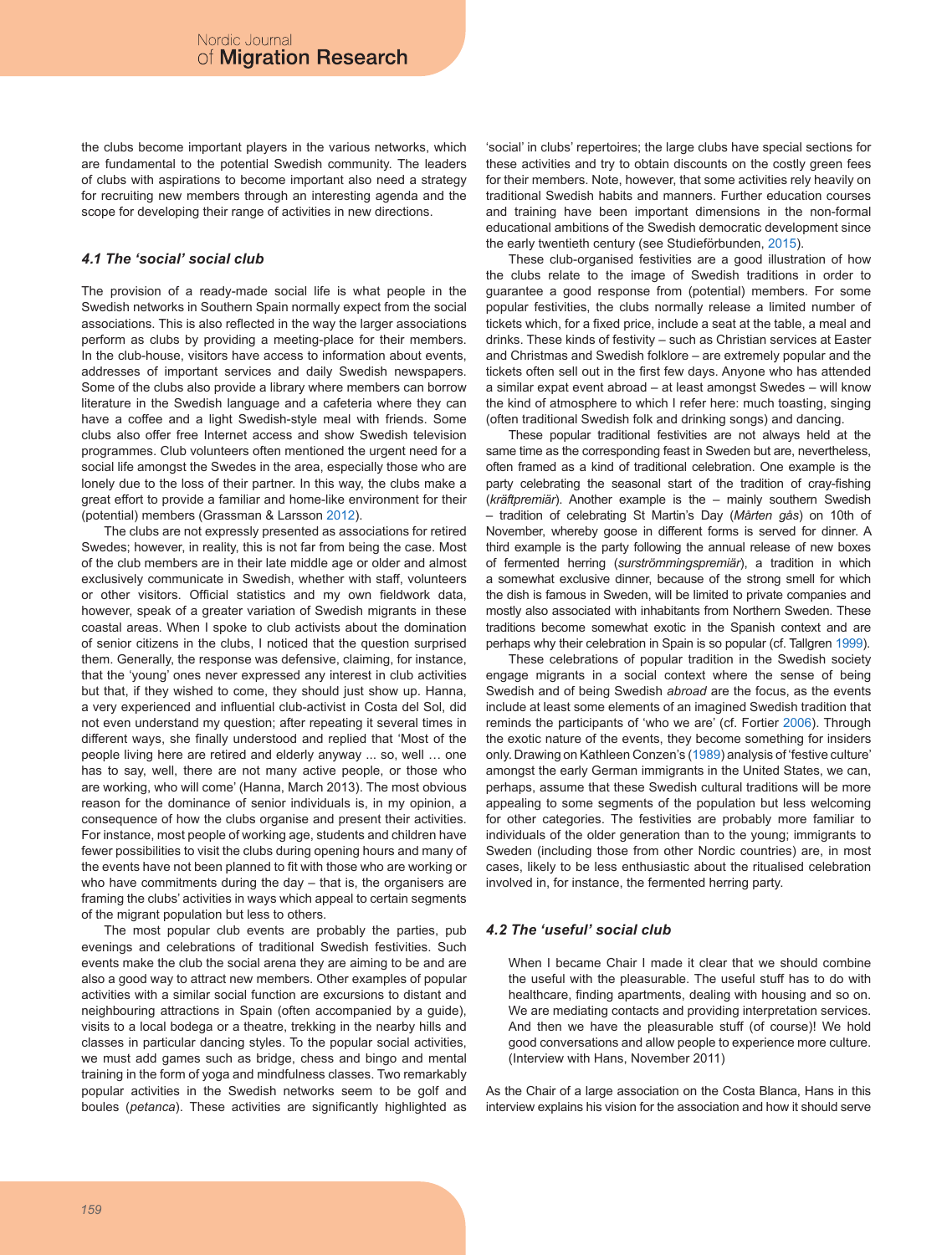its members. This replicates developments I have witnessed in the large social associations for Swedes in Spain, which are no longer exclusively social arenas, but have expanded their activity repertoire to now offer more practical support services, designed to enable a comfortable life without knowledge of the Spanish language and society.

Much of the practical support which the clubs offer is information. For instance, two of the largest social associations on the Costa Blanca publish their periodical magazine, which contains articles, columns, association news and facts as well as briefings and notices about Spanish society and the Swedish space in the region. In each issue, readers also find useful information on practical matters such as the Spanish tax system or the rules governing property-ownership. In addition, these magazines are filled with advertisements placed mostly by companies operating in the Swedish–Scandinavian space – useful for those looking for a particular establishment or product. One of these magazines is a giant, with each edition sent to more than 15,000 members on the Costa Blanca as well as to addresses in Scandinavian countries. The publishing and distribution of these magazines is expensive and associations are clearly dependent on the patronage of advertisers and sponsors. Some of the estate and legal agencies have stepped in as sponsors and advertise frequently in the magazines, even, occasionally, as the authors of informative articles (e.g. legal consultants writing about a new tax regulation).

The associations' websites are their social window and contain much useful information. One very intriguing example of how the clubs try to support people in their everyday struggle with living in Spain is the website of one of the largest associations. At a tab on the website called *Bra att veta* (Good To Know), the club provides basic information on tax regulations, pension rules for those living in Sweden and Spain simultaneously, healthcare and practical information believed to be useful to Swedish residents in Spain. For example, under the rubric *Nio–nummer*<sup>7</sup> the club publishes information on the obligation for migrants to apply for a personal identification number (NIE) on taking up foreign residency in Spain:

Everyone who buys an apartment or a villa or is living for some time in Spain needs a nine-number [*Sic!*]. Whatever one is doing, this nine-number is requested. If you are purchasing a car or are doing up your accommodation, the first question is nine-number. You get one by visiting the local police, taking your passport with you.

Despite the somewhat confusing terminology in this information, this is valuable information for those who are staying in Spain for longer periods of time. Another example is under the rubric '*Ambassad och konsulat i Spanien*' [Embassy and consulate in Spain]. Here, all retirees are advised to contact the consulate and obtain a certificate confirming that they are alive (!) as those 'living outside Sweden and receiving age-related pensions, sick- or activity compensation, survivors' pensions or occupational injury annuities from *Försäkringskassan* [the Swedish Social Insurance Agency] each year must prove that they are alive'. The club also advises readers to renew their passports in Sweden as trying to do this in Spain is considered to be very complicated. This information is useful for Swedish citizens but probably less so for other citizens as it is only the Swedish legations in Madrid and Malaga are mentioned. The taken-for-granted reference to Sweden and Swedish origins in this example is remarkable as the club, according to its statues and its name, carries a clear Nordic connection.

The larger clubs regularly organise information events for their members, often relaxed occasions on which experts or representatives of companies are invited to give lectures, seminars or just information briefs. The invited speakers normally have a reputation for knowing Spanish society, such as a journalist or an academic, or someone who could present facts about fiscal issues or a topic that the organisers think would be of common interest. On two of the occasions when I visited the clubs, the talks were concerned with Spanish and transnational regulations regarding tax declarations. These occasions were well attended, though mostly by older or middle-aged individuals who seemed to be listening attentively to the presentation whilst sipping their glasses of wine or cups of coffee. At these tax declaration events, the invited speaker was representing an agency which offered such expertise and, after the talk, the audience had the opportunity to ask questions and to book a consultation with the representative.

A third example was when one club invited a representative from a Spanish healthcare chain to inform members about their residential care centres. The event was attended by about 15 people, all of whom appeared to be elderly. The event was introduced by the current chair of the club, who said 'In spite of all of us getting older and in need of care, not all of us want to return back to our homeland – at least I don't – and there should be an option to stay'. Then she handed the floor to the representative, saying that she might be able to offer members something positive. With the help of an interpreter (from Spanish to Swedish) the representative painted a rich picture of their centres, which were located 'in beautiful settings near the sea and the countryside'. These centres are designed to care for the elderly and people in a situation of dependency and provide 24-h nursing care and daily doctors' visits, the representative said, explaining that the staff would be Spanish (though there would be access to Swedish-speaking staff) and that the centres hosted tenants from a variety of countries, including Spaniards. All this met with no negative responses but the audience seemed less enthusiastic about the monthly fees, as these were seen to be equivalent to the average Swedish retirement pension!

These examples are intended to illustrate how the social clubs have geared their activities to include services, information and activities which are relevant mainly to life as migrants from Sweden living in Spain (cf. Gavanas 2017). As also observed by Casado-Diaz (2009) for British retirees in Spain, the clubs are, in a sense, offering their members (and prospective members) a guide to living a comfortable life in Spain, whilst also supporting them in their encounters with the unfamiliar rules, procedures and obligations of the Spanish fiscal system and facilitating their different transactions with Swedish society. In their efforts to provide information and services, the clubs are clearly targeting individuals of an older age (or at least with the corresponding needs) – via, for instance, putting on events about retirement homes or about appropriate strategies in terms of pensions and wills. The events in the examples above also make clear how the social clubs are collaborating with different entrepreneurs operating in Swedish space. As we will see, this engagement by clubs is a way of attracting not only as many members as possible but also members who have certain preferences and assets.

## *4.3 The 'Swedish' social club*

In my field data, there are many examples of how the social clubs under examination here expect that their members and potential members will be of Swedish origin. It is commonly assumed that their members would 'need social interaction', implicitly with their fellow Swedes. Most of the activities and events are organised in order to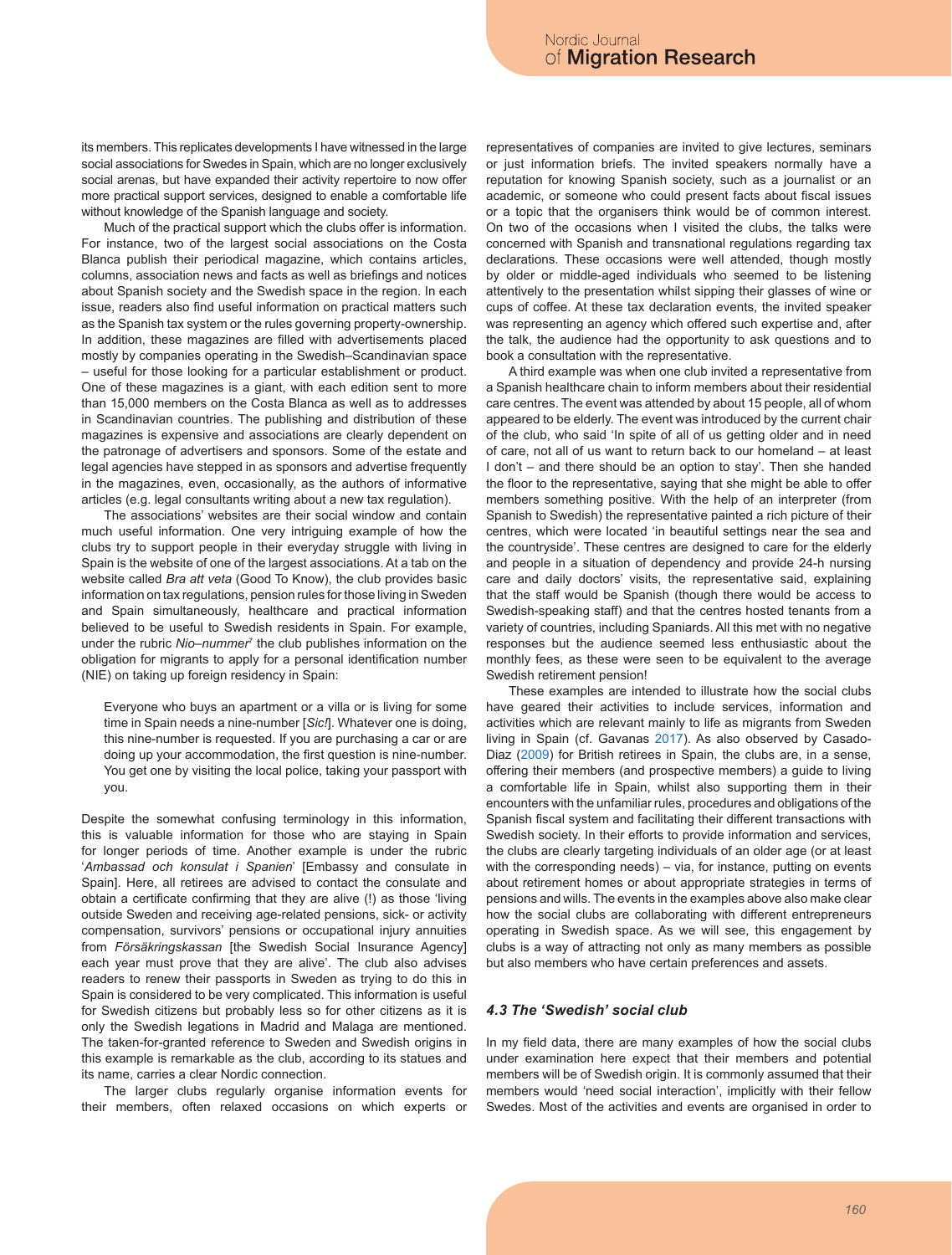fulfil these expectations; there are probably only very rare exceptions when the clubs tried to approach local Spanish society and open up social boundaries. Lena, who is one of the leading individuals behind a large network of Swedes on the Costa Blanca, told me of an initiative to organise an excursion jointly with a local Spanish association for senior citizens. This attempt failed completely as 'The Spaniards were sitting on one side of the bus, speaking intensively with each other, and the Swedes on the other'. Apart from this initiative, there have been a few individual attempts to socialise with the locals but, basically, no one is really interested, Lena told me.

I have, in the previous section, mentioned the expansionist policy on the agenda of the larger clubs, whereby they tried to attract as many new members as possible. However, there is clearly also a selection process for members, evident through the way in which activities are framed. The clubs frequently gear their activities towards those who are retired (or at least elderly) and who are looking not only for a social life with others in the networks but also the kind of service and support that enables them to have a comfortable life in Spain. The language used in most of the activities and events as well as the information circulated on websites and magazines will exclude those who are not fluent in one of the Scandinavian languages. When I questioned this nationality bias, the respondent, in most cases, explained that it related to their situation as immigrants from Sweden – a seemingly strong argument in support of the Swedes in the networks who are presumed to speak only very basic Spanish and fairly good English. As the Scandinavian countries have much in common, not least their linguistic affinities, Norwegians, Danes and definitely the Swedish-speaking Finns are able to participate. However, the emphasis on Swedish origins in the clubs' repertoires clearly signals to whom the invitation cards were sent. For instance, the articles and information about pensions and other legal issues clearly addressed Swedish readers and the setting-up of activities was, in many cases, based on the clubs' Swedish affiliation. Here the Swedish migrant becomes the norm and all others have to request a modification to their specific country rules.<sup>8</sup>

The Swedish origin is at the core of the clubs' organisation of events and services. Members are expected to have maintained their connections with Sweden or at least to still have some commitments there. Shortly after Lennart was assigned as the chair for his club, he expressed his vision about the transnational possibilities which he perceived as an interesting prospect – namely, entrepreneurs 'bringing their company down here'. According to Lennart, these entrepreneurs would face a number of language problems, tax difficulties and legal issues. He suggested that the clubs should create solutions to this and that he 'would like to establish a pool of auditors, lawyers and accountants with juridical competency and contacts with the authorities and all such stuff'. Many of the events organised by the clubs were concerned with similar issues, where transnational engagements and transactions were the focus. I particularly noted one club evening where the club hosted a 'seminar with tapas and wine', at which a financial business representative was invited to give a presentation on 'interesting investment opportunities'. The company presented itself as a management agency specialising in 'independent financial consulting for wealthy private individuals, businessmen and institutions but with a focus on Swedes and Nordics who regularly live in Spain and Sweden'. This event was advertised in Swedish on the website of this large club and, seemingly, without further notice, used the club house for their campaign. It is quite clear that the club and the company behind this event were sharing their interest in those who are wealthy and live in Sweden as well as Spain. This profile of a club's activity demonstrates that it is a matter

of promoting an interest that, in many ways, is interwoven with those of business-related companies and entrepreneurs. Together these accounts speak clearly of the national and transnational reality into which the clubs are positioning themselves. They show that, when the associations are reinventing themselves as service mediators, there are significant overlaps with the interests of business-owners in the area, as consumption could be exchanged for membership and *vice versa*. Both the clubs and the entrepreneurs are, in other words, benefiting from having access to a lively ethnic network of people who could be both stable consumers and members of a community.

# **5 Conclusion: lifestyle and the diasporic infrastructure**

The large social associations in Southern Spain have engaged in the social networks and lives of their Swedish migrant members by, for instance, striving to become social clubs in the full sense of the word. As a Swedish social club, they offer a home-like environment with extensive possibilities for a social life in Swedish. At the same time, the clubs are assuming some kind of responsibility for the quality of life of a Swedish migrant in Spain. This partly implies that the clubs will organise different cultural and informational activities, circulate information and provide services which are assumed to be of interest to their members and which will, in other ways, promote a 'good life' for the Swedish migrants in Spain. The immediate rationale behind this expanded engagement is the pragmatic goal of increasing the number of members in the club and to become important players in the networks of Swedish migrants. However, this 'fishing' for members also sets the norm for the kind of members the club is representing. It is, for instance, apparent how the clubs make a particular effort to provide information and services that are of interest to those who have financial and other commitments in both Spain and Sweden. However, the clubs are less engaged in other issues which are potentially important in the life of Swedish migrants. Hence, day-care possibilities and leisure-time activities for families and young people are very rarely (if ever) a subject in the clubs' activity repertoires. In the same way, common social problems such as the danger of extensive alcohol consumption or leisure time for young people rarely becomes an issue on this agenda.

This demonstrates that the larger social clubs are framing their activities and information to not only include those who are of Swedish origin (despite the club's official Nordic affiliation) but also pay particular attention to segments of these networks who are at an advanced age and who benefit still from a sound financial situation. This framing of activities resonates with Oliver and O´Reilly's (2010) observation of a reproduction of class amongst British lifestyle migrants in Spain – an observation which arguably could be expanded to reproduction patterns on both age and ethnic dimensions. Even if Spain in this context becomes a place where status and class will not easily be read through the individual's occupation and also a place to where many migrate in order to re-invent themselves and discover something new, there seem to be social mechanisms which promote segregation on all three dimensions. In line with the argument I pursue in this article, the social clubs are some of the most prevalent actors in the making of the Swedish community in Southern Spain. However, a closer inspection of the practices they engage in shows that they are also agents creating a class- and age-segmented social space for Swedish migrants.

The clubs' engagement with Swedish social life is, in my understanding of the process, part of a broader 'infrastructure'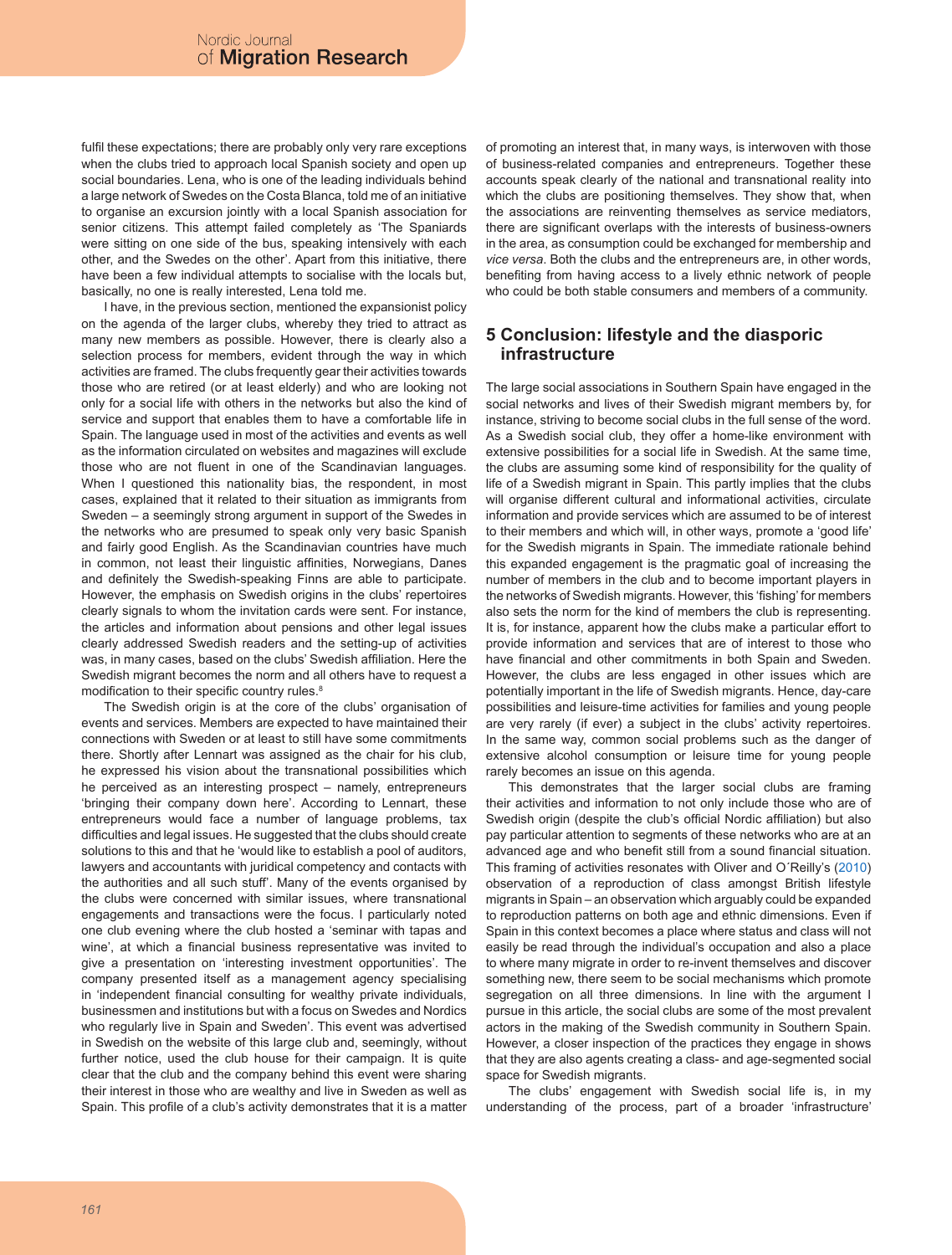(Larkin 2013) of practices which are converging in the mobilisation of a Swedish lifestyle diaspora in Southern Spain. The social clubs accounted for here are not the only actors providing social and practical services to Swedish migrants in Southern Spain. There are also a number of networks and small-scale associations run by, for example, churches and schools, which, in different ways, are engaged in the promotion of the well-being of the Swedish population there. These organisations and associations have converging interests in building the space where Swedish migrants meet, socialise and, to some extent, also consume, in what was intended to be their 'home abroad' (Lundström 2014: 151), rather than participating or attempting to integrate in Spanish society. This interest is, to some extent, also shared by entrepreneurs who advertise their businesses in a market targeting Scandinavians in Spain (Börestam 2011). Seen from this perspective, these organisations outline a structure which will guide members towards a Swedish social space in Spain. The implicit message in these guidelines is that a social life devoted to a community of Swedish migrants is more 'normal' than being able, themselves, to take an interest and participate in Spanish society – a lifestyle which (together with, for instance, alcohol abuse and tax evasion) often figures in the media as portraying Swedish migrants in Spain (cf. Lundström 2014). By this I am not implying that Swedish migrants in Southern Spain are exclusively a bunch of elderly, wealthy and 'clear-cut' ethnic Swedes. The current study does not provide answers to the question of how the individuals in general find sociality and comfort in their situation; however, from other studies (e.g. Gavanas 2017; Lundström 2014; Woube 2014), it is obvious that there is no uniform way of being a Swedish migrant in Spain. It is not uncommon, for instance, to find some kind of 'downward mobility' amongst Swedish migrants – not, at least, for women who exchange their economic prosperity in Sweden for the 'good life' in Spain (Lundström 2014).

The 'mobilising practices' (Sökefeld 2006) seen in the communitymaking of Swedish lifestyle migrants in Spain have many general similarities with the diasporisations of other groups of refugees and labour migrants (e.g. Braziel & Mannur 2003; Vertovec & Cohen 1999). The vehicles enabling these practices are, in many cases, associations, networks and cultural establishments which create social arenas in which migrants can engage on the assumption of having a shared 'homeland' interest and a social life in the migrants' native language. The case of the Swedish in Southern Spain further demonstrates that this instrumental support service – designed to provide migrants with a comfortable life and the easy consumption of services and goods – becomes one of the wheels on these vehicles, bringing a clear class dimension to the understanding of diasporic processes.

**Erik Olsson** is a Professor of International Migration and Ethnic Relations at Stockholm University. He has devoted his work in migration studies mostly to trans- and interdisciplinary research in Linköping University and Stockholm University. His research has developed into the field of diaspora and transnational migration, publishing on topics including the Chilean diaspora in Sweden, return migration, educational careers and generational issues. He has experience within a large number of research-projects, including a recent study of the diasporic mobilisation of Swedish migrants in Spain and a project focussing on successful career pathways amongst migrants' in the Swedish society.

# **Acknowledgements**

The study is part of the larger project *Welfare Practices in Transnational Spaces*, funded by *Riksbankens Jubileumsfond*. I am particularly grateful to Karen O'Reilly and Annika Rabo for their comments and feedback on different draft versions of this article. I'm also thankful to two anonymous referees for constructive comments to this article.

## **Notes**

- 1. In the official statistics on the population in Spain (see www.ine. es), about 23,000 Swedish citizens are registered as residents, of whom more than 60 per cent live in the southern part of mainland Spain. However, it is well-known that many do not register their stay in Spain and many live there on a 'seasonal' basis. An inquiry made by the lobbying organisation *Svenskar i världen* (Swedes Worldwide) estimates the actual population at around 90,000 (SVIV 2015).
- 2. This is, of course, a simplified portrait, though Swedish migrants are scattered all over Spain and do not live exclusively in 'tourist' destinations.
- 3. With the word 'moving', I here refer to all those who move to Spain as 'permanent' migrants as well as those who visit the area regularly as 'seasonal visitors' – which is the majority – or as 'long-term' tourists (so-called peripatetic migrants).
- 4. There are an obvious number of other 'Nordic' migrants to Sweden – most of them from Finland – who will pass as Swedes in the Swedish population in Spain. In addition, there are, in the same Spanish areas, a number of Swedish migrants of, for instance, Latin American or Middle-Eastern origin.
- 5. All cited interviewees are in pseudonym.
- 6. According to the statutes, membership of the association is restricted to individuals with Danish, Finnish, Icelandic, Norwegian or Swedish citizenship. The majority of these are of Swedish nationality.
- 7. Obviously, the information is referring to the bureaucratic term NIE (*numéro de identificación de extranjeros*), which is the foreigners' identification number used for census and tax registration. However, with a translation into Swedish as 'nio' (nine) – in Swedish parlance often pronounced in a similar way to the Spanish word – it takes on a humorous but quite different connotation.
- 8. Note that I am not implying that these examples are unique for Nordic clubs. Probably, the Nordic/Scandinavian clubs in these regions all have their own particular 'national' dominance. For instance, the Nordic associations in some parts of the Costa Blanca are heavily dominated by Norwegian migrants, and in a particular area of the Costa del Sol, some of the Nordic clubs are exclusively visited by Finnish-speaking migrants.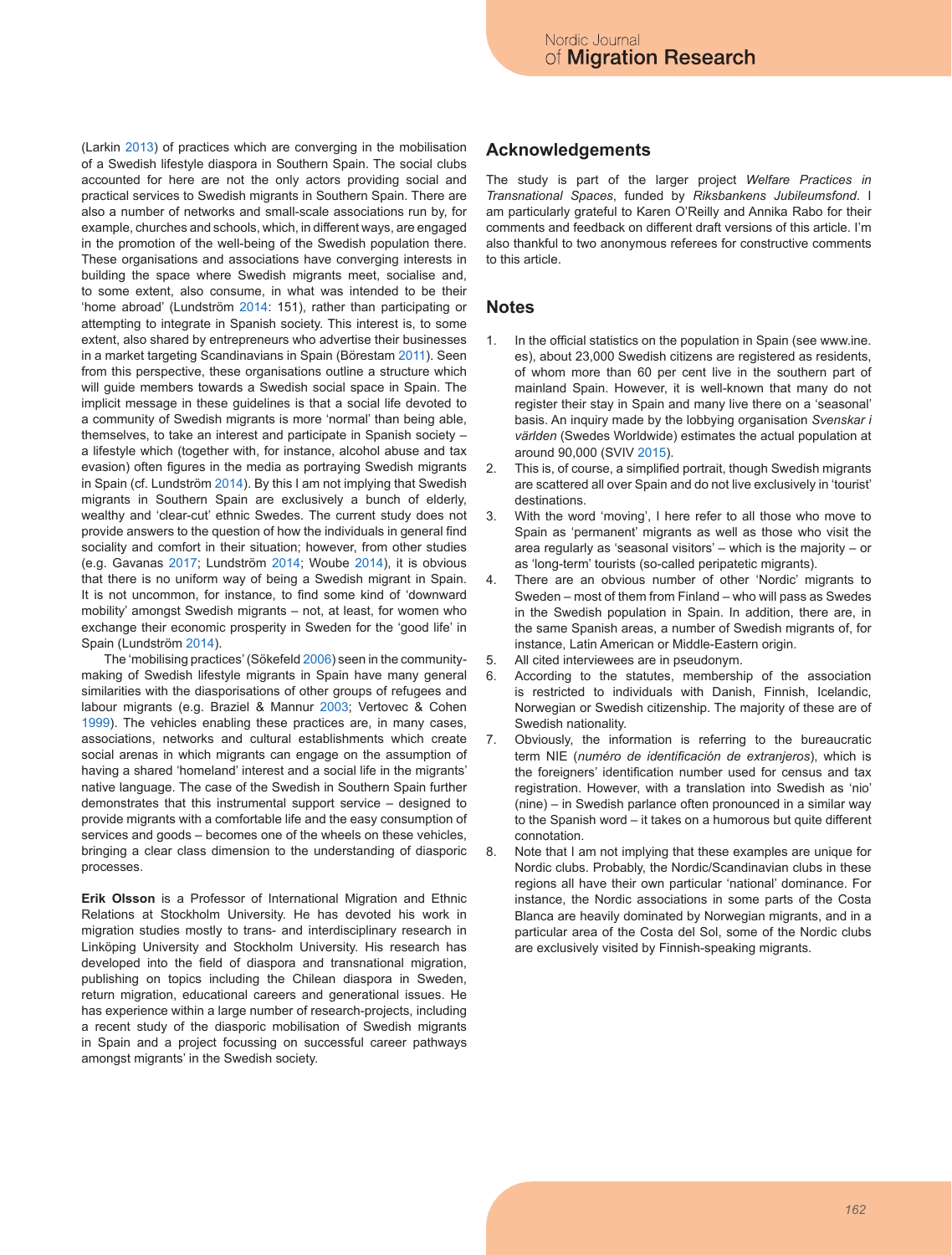#### **References**

- Anthias, F 1998, 'Evaluating "diaspora": beyond ethnicity?', *Sociology*, vol. 32, no. 3, pp. 557–80, DOI: 10.1177/0038038598032003009.
- Auerbach, S 1991, 'The brokering of ethnic folklore: issues of selection and presentation at a multicultural festival' in *Creative ethnicity: symbols and strategies of contemporary ethnic life*, eds S Stern, S & JA Cicala, Utah State University Press, Logan, Utah, pp. 223–238.
- Bauman, Z 2000, *Liquid modernity,* Polity Press, Cambridge.
- Bauman, Z 2001, *Community: seeking safety in an insecure world*, Polity Press, Bristol.
- Benson, M & O'Reilly, K. 2009, 'Migration and the search for a better way of life: a critical exploration of lifestyle migration', *Sociological Review*, vol. 57, no. 4, pp. 608–625, DOI: 10.1111/ j.1467-954X.2009.01864.x.
- Benson, M & Osbaldiston N (eds.) 2014, *Understanding lifestyle migration: theoretical approaches to migration and the quest for a better life*, Palgrave MacMillan, Basingstoke.
- Börestam, A 2011, *Scandigo supermercado, Skandinavisk noticias S.L. och scandinavian building: lite om företagsnamn med skandinavisk profil bland utlandsskandinavier i Spanien*, Uppsala universitet, Uppsala.
- Brah, A 1996, *Cartographies of diaspora: contesting identities*, Routledge, London.
- Braziel, JE & Mannur, A (eds.) 2003, *Theorizing diaspora. A reader*, Blackwell, Oxford.
- Brubaker, R 2005, 'The "diaspora" diaspora', *Ethnic and Racial Studies*, vol. 28, no. 1, pp. 1–19, DOI: 10.1080/0141987042000289997.
- Casado-Diaz, MA 2009, 'Social capital in the sun: bonding and bridging social capital among British retirees' in *Lifestyle migration: expectations, aspirations and experiences*, eds. M Benson & K O'Reilly, Ashgate, Farnham, pp. 87–102.
- Clifford, J 1994, 'Diasporas', *Cultural Anthropology*, vol. 9, no. 3, pp. 302–338.
- Conzen, K 1989, 'Ethnicity as Festive Culture: Nineteenth-Century German-America on Parade', in *The invention of ethnicity*, ed. W Sollors, Oxford University Press, Oxford, pp. 44-76.
- Cohen, R 1997, *Global diasporas: an introduction*, UCL Press, London.
- Faist, T 2010, 'Diaspora and transnationalism: what kind of dance partners?' in *Diaspora and transnationalism: concepts, theories and methods*, eds. R Bauböck & T Faist, Amsterdam University Press, Amsterdam, pp. 9–34.
- Fortier, A-M 2006, 'Community, belonging and intimate ethnicity', *Modern Italy*, vol. 11, no. 1, pp. 63–77, DOI: 10.1080/13532940500492308.
- Gans, H 1979, 'Symbolic ethnicity: the future of ethnic groups and cultures in America', *Ethnic and Racial Studies*, vol. 2, no. 1, pp. 1–20, DOI: 10.1080/01419870.1979.9993248.
- Gavanas, A 2017 'Swedish retirement migrant communities in Spain: privatization, informalization and moral economy filling transnational care gaps', *Nordic Journal of Migration Research*, in press.
- Grassman EJ & Larsson AT 2012, *Som ett andra hem? Svenska utlandskyrkan i en tid av globalisering och äldremigration*, Linköpings universitet, Linköping.
- Gustafson, P 2009, 'Your home in Spain: residential strategies in international retirement migration' in *Lifestyle migration: expectations, aspirations and experiences*, eds. M Benson & K O'Reilly, Ashgate, Farnham, pp. 69–86.
- Kalra, VS, Kaur, R & Hutnyk J. 2005, *Diaspora and hybridity*, Sage, London.
- King, R & Olsson, E 2014, 'Diasporic return' (Special Issue), *Diaspora*, vol.17, no 3.
- Larkin, B 2013, 'The politics and poetics of infrastructure', *Annual Review of Anthropology*, vol. 42, pp 327-343.
- Lundström, C 2014, *White migrations: gender, whiteness and privilege in transnational migration*, Palgrave Macmillan, Basingstoke, DOI: 10.1057/9781137289193
- Oliver, C 2017, 'Peer-led Care Practices and 'Community' Formation in British Retirement Migration' (prel. Title), *Nordic Journal of Migration Research*, in press.
- Oliver, C & O'Reilly, K 2010 'A Bourdieusian analysis of class and migration: habitus and the individualising process', *Sociology,* vol. 44, no 1, pp 49–66, DOI: 10.1177/0038038509351627
- O'Reilly, K 2000, *The British on the Costa del Sol*, Routledge, London.
- O'Reilly, K 2017, 'The British on the Costa del Sol twenty years on: a story of liquidity and sedimentation', *Nordic Journal of Migration Research*, in press.
- O'Reilly, K & Benson, M 2009, 'Lifestyle migration: escaping to the good life' in *Lifestyle migration: expectations, aspirations and experiences,* eds. M Benson & K O'Reilly, Ashgate, Farnham, pp. 1–14.
- Safran, W 1991, 'Diasporas in modern societies: myths of homeland and return', *Diaspora*, vol. 1, no. 1, pp. 83–99, DOI: 10.1353/ dsp.1991.0004.
- Sanjek, R 1992, 'The organization of festivals and ceremonies among Americans and immigrants in Queens New York' in *To make the world safe for diversity: towards an understanding of multicultural societies*, eds. Å Daun, B Ehn & B Klein, Stockholm University, Stockholm, pp. 123-143.
- Sökefeld, M 2006, 'Mobilizing in transnational space: a social movement approach to the formation of diaspora', *Global Networks*, vol. 6, no. 3, pp. 265–284, DOI: 10.1111/j.1471- 0374.2006.00144.x.
- Sollors, W 1989, 'Introduction: the invention of ethnicity' in *The invention of ethnicity*, ed. W Sollors, Oxford University Press, Oxford, pp. 9–20.